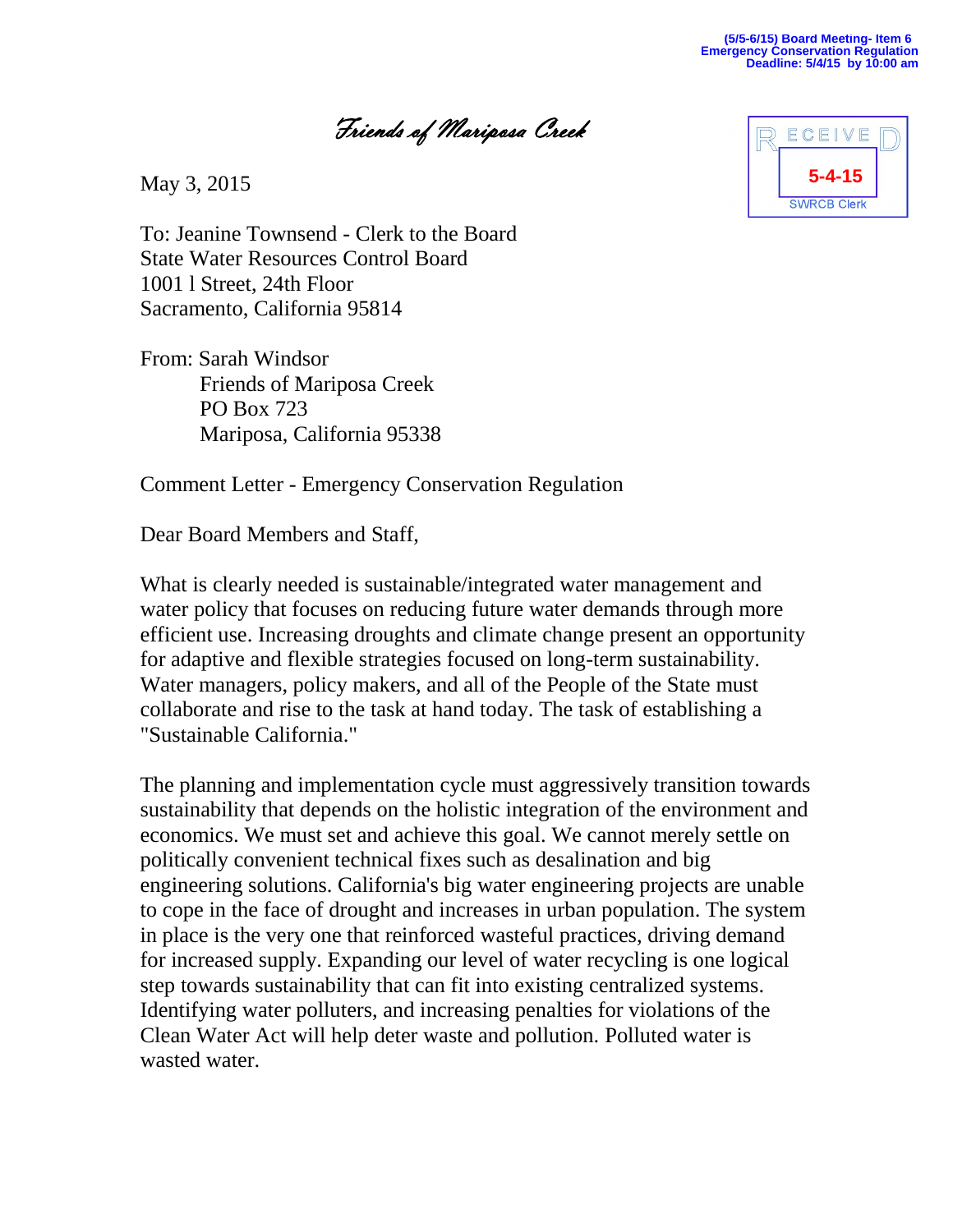Through public education, disciplined planning, and measured legislation, we must ensure the health of river and groundwater systems, and return all systems to environmentally sustainable levels. Recognizing agricultural water waste, not just urban waste, is essential to addressing dramatically diminishing resources and implementing the measures necessary to stop the squandering of water supplies. Up to forty percent (40%) of food produced in California is never eaten. Up to ten percent (10%) stays in the field and is disked. Between April and November, the Salinas Valley Solid Waste Authority landfills between four and eighty million pounds of fresh vegetables from the fields. That's only one transfer station out of many that serve California's agricultural valleys. This translates into an over-saturated market, and criminal squandering of the water it took to grow this egregious amount of wasted food. Billions of gallons of California's water is being hijacked to produce animal feed sold to China and other foreign markets. It took many thousands of years to fill California's aquifers. Now, in about one hundred years, many aquifers are empty. We must address serious supply shortages and waste head-on, and put mandatory sustainable agricultural practices in place today. Policy makers cannot bow to AG lobbyists and special interests. The future of The People's Water is at stake. The economic health of California is at stake.

"Sustainable California" should be composed of an integrated framework of checks and balances which ensure current and future commercial, industrial, and residential entities incorporate sustainable infrastructure, with holistic integration of the environment. Pending water guzzling projects, large and small that are not in step with holistic, long-term sustainability initiatives should be placed in immediate moratorium until sustainability criteria are met.

Oil, Gas and Mining industries must also employ best management practices. The Oil Fracking industry is currently producing thousands of toxic waste water ponds in California, and polluting underground aquifers. This does not sit well with the majority of the People of the State, and counties are taking actions necessary to bar Oil Fracking Industries from their communities. Policy makers must ensure that Oil, Gas and Mining Industries be integrated into the framework of a "Sustainable California."

Thank you for the opportunity to comment.

Sarah Windsor ~ Friends of Mariposa Creek